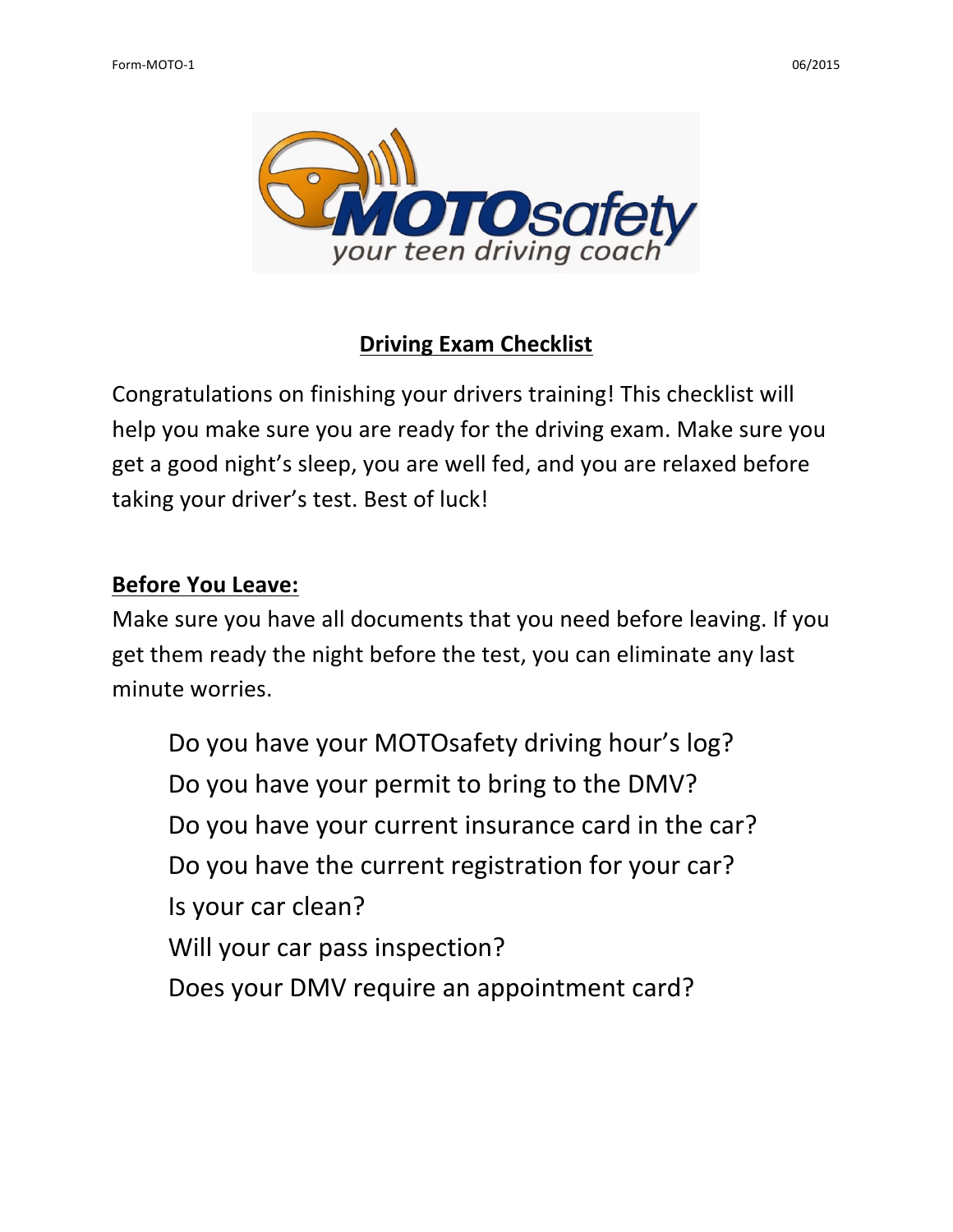## **Knowledge Check:**

Do you know all of the local, state, and national laws, rules and guidelines?

Do you know which local DMV gives driving tests and the address?

Do you have to make an appointment in advance?

#### **Pre-Drive Checklist**

Can you locate and operate:

headlights?

windshield wipers?

turn signals?

hazard lights?

horn?

parking brake?

# Can you:

turn on the car without starting it? defrost the front and rear windows? use and understand hand signals?